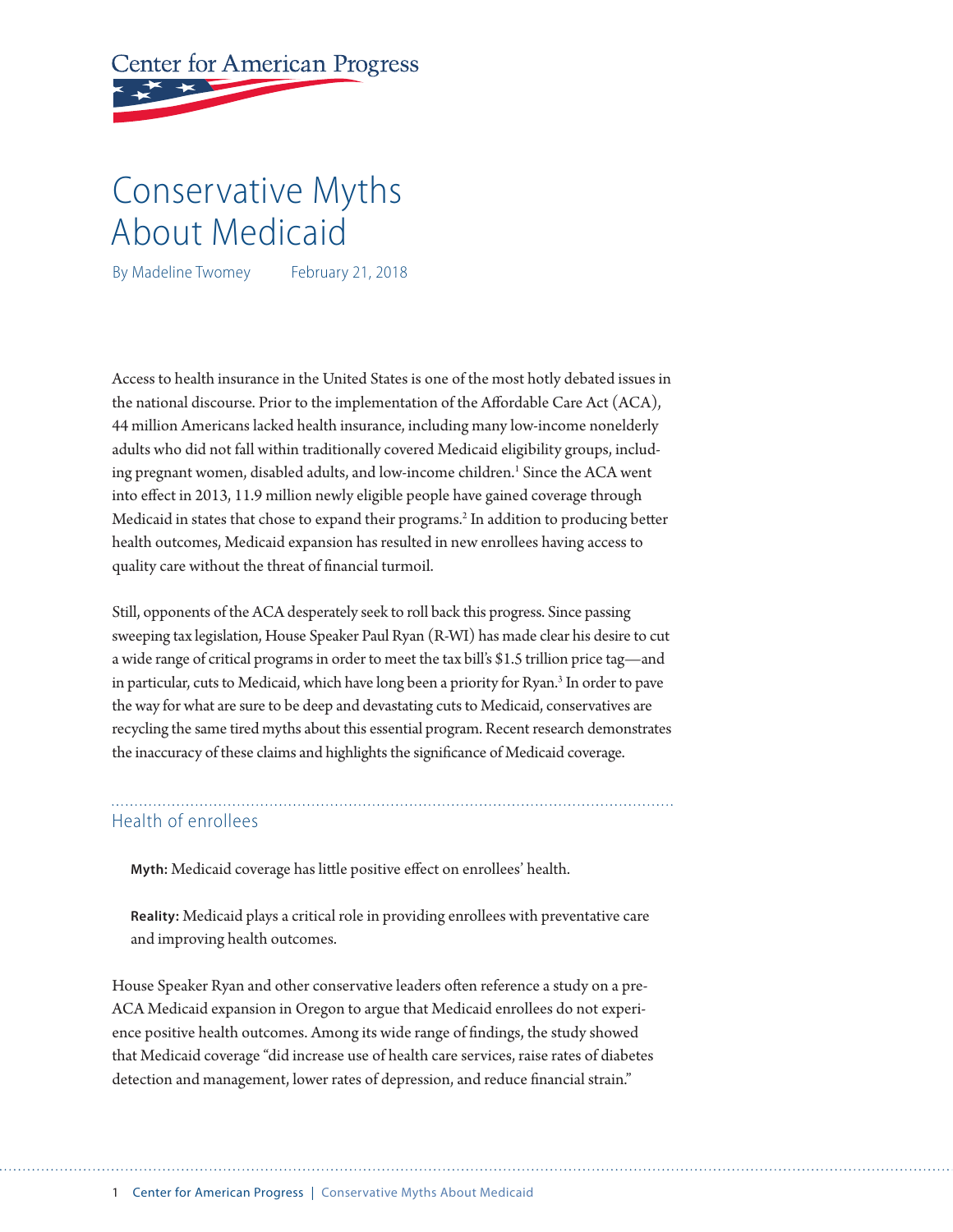However, it failed to show improved physical health outcomes for expansion enrollees after two years.<sup>4</sup> Using this single finding, conservatives have attempted to cast doubt on Medicaid's impact on health outcomes.

Although this study's design as a randomized controlled trial makes it an important example, its sample contained too few patients with the particular health conditions being analyzed—including high cholesterol and hypertension—to draw strong conclusions about Medicaid's health impact.<sup>5</sup> Furthermore, the study only analyzed the impact of the frst two years of Medicaid coverage; it may be the case that examining a longer time frame would fnd a greater improvement to health outcomes.

In addition, by highlighting this study to claim that Medicaid does not improve health outcomes, conservatives fail to look at the full range of fndings. An abundance of evidence indicates that Medicaid coverage does improve health outcomes for lowincome individuals. Medicaid expansion has notably been associated with increased use of preventative services—a key predictor of positive health outcomes. According to a report released by the Kaiser Family Foundation, Medicaid enrollees see a physician twice as often as uninsured individuals.<sup>6</sup> Research published by the American Academy of Pediatrics showed that low-income children with parents enrolled in Medicaid are 29 percent more likely to get an annual well-child visit.<sup>7</sup>

## **Medicaid coverage is essential in the opioid epidemic**

As the nation fights a deadly opioid epidemic, Medicaid expansion has served as a critical source of care for expansion adults—those who gained coverage under Medicaid expansion. Still, conservatives try to create the illusion of failure. Sen. Ron Johnson (R-WI) recently released a report drawing a false correlation between Medicaid expansion and the opioid epidemic.<sup>8</sup> In his analysis, Sen. Johnson argues that Medicaid expansion provided more people access to opioid prescriptions, thus leading to higher rates of addiction.

Johnson's conclusions have significant shortcomings. The federal government had already classified opioid abuse as an epidemic in 2011—well before the implementation of Medicaid expansion in 2014.<sup>9</sup> The report also fails to acknowledge the role of other actors, such as pharmaceutical companies, and, importantly, it does not compare the findings to other forms of insurance.<sup>10</sup>

Medicaid has provided essential mental health and substance use disorder treatments to those most affected by the opioid epidemic. The Government Accountability Office released a report of four states that have expanded Medicaid, finding that between 20 percent and 34 percent of expansion adults utilized some form of behavioral health services in 2014.11 Officials in these states also reported greater access to care and increased use of medicationassisted treatment for substance abuse.<sup>12</sup> The answer to fighting the opioid crisis is expanding access to high-quality, affordable care, not rolling it back.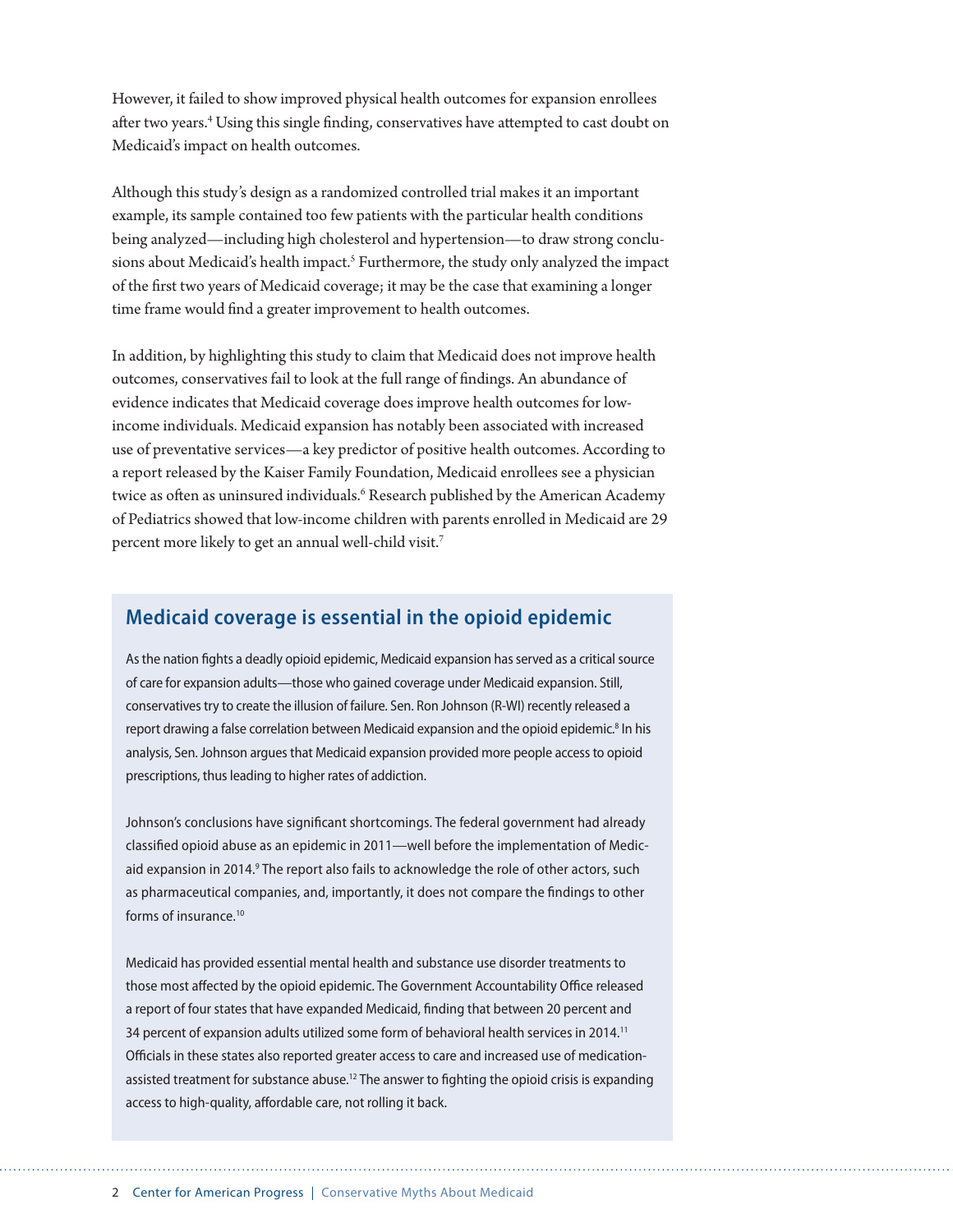### Overutilization of emergency services

**Myth:** Medicaid coverage increases enrollees' use of emergency services.

**Reality:** More research is required to determine the relationship between Medicaid expansion and utilization of emergency services.

Conservatives ofen point to the same aforementioned Oregon study to argue that Medicaid expansion leads to unnecessary reliance on emergency services. Among the study's other fndings, researchers found that emergency department visits by Medicaid enrollees increased by 40 percent in the first 15 months of expansion.<sup>13</sup> As a result, conservatives conclude that Medicaid coverage encourages potentially inappropriate use of expensive services.

However, there are contradictory fndings on this issue. A study comparing Kentucky and Arkansas—two states that expanded Medicaid under the ACA—with Texas, a nonexpansion state, found that low-income adults in the expansion states were more likely to receive regular medical care and visit the emergency room less often.<sup>14</sup> Still, the time frame since expansion is relatively short, and this presents an issue when evaluating the relationship between Medicaid coverage and utilization of emergency services. Newly insured individuals may initially utilize health services at a higher rate due to previously unmet needs for necessary care that they could not aford when they were uninsured. This higher need for health services could very well decrease over time as these preexisting health conditions are treated.

Furthermore, conservatives fail to mention that multiple studies show a decline in uninsured hospital visits in expansion states. Uninsured visits ofen result in unpaid medical bills, leaving medical facilities uncompensated. In Maryland, for example, there was an increase in Medicaid-covered visits after expansion but a decrease in uninsured visits.<sup>15</sup> The researchers ultimately concluded that there was no correlation between Medicaid expansion and the volume of emergency department visits.<sup>16</sup>

#### Access to care

**Myth:** Medicaid enrollees have less access to care than patients with other forms of insurance.

Reality: The vast majority of Medicaid enrollees are able to find providers, and their access to care is substantially beter than those without insurance.

House Speaker Ryan details his grand plan for slashing funding for Medicaid in "A Beter Way," a conservative policy agenda released in 2016.<sup>17</sup> One of his main arguments for cuting Medicaid is that program benefciaries sufer from lack of access to care. Ryan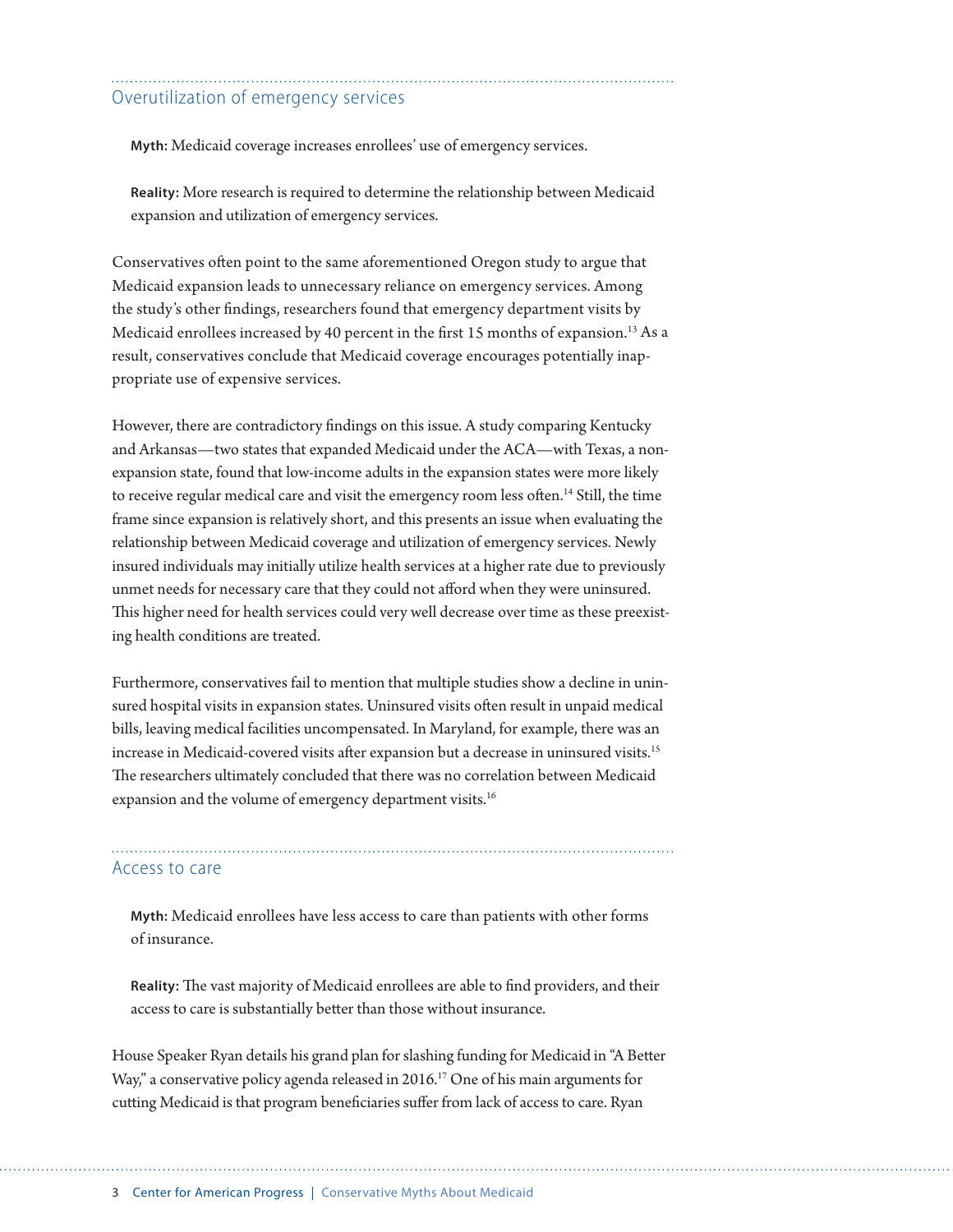argues that only a "portion" of physicians accept new Medicaid patients, referencing a 2009 study by the Medicaid and CHIP Payment and Access Commission that found only 65 percent of physicians accepted new Medicaid patients.18 Ryan also notes that Medicaid patients face even more barriers to specialist care.

There is a wide range of evidence showing that Rep. Ryan's argument is overblown. While it is true that physicians' acceptance of Medicaid can be more limited than private insurance, few Medicaid patients are actually unable to fnd care. Newer research indicates that about 70 percent of physicians accept new Medicaid patients, compared with an acceptance rate of 85 percent for privately insured and Medicare patients.<sup>19</sup> According to a report by the Kaiser Family Foundation, about 11 percent of new Medicaid enrollees reported difficulty in finding a physician, but fewer than 3 percent were unable to get an appointment.<sup>20</sup> This compares with about 6 percent of privately insured patients reporting difficulty in finding a provider, with 2 percent unable to get an appointment.21 It is clear that, while Medicaid enrollees may face slightly worse access to care, the disparity between Medicaid patients and those with private insurance is not quite as extreme as House Speaker Ryan implies.

Finally, Ryan and other conservatives fail to recognize the real alternative for most lowincome Medicaid enrollees: remaining uninsured. A Kaiser Family Foundation study found that 1 in 5 uninsured adults went without care due to cost in 2016.<sup>22</sup> Furthermore, satisfaction with care among Medicaid enrollees is comparable to that of patients with private insurance, rated at 85 percent and 87 percent respectively; however, uninsured adults' satisfaction with care hovers at around 44 percent.<sup>23</sup> Repeated studies have shown that uninsured individuals are less likely to receive preventative care and ultimately see worse health outcomes.

It is true that Medicaid could be improved: Reducing wait times, increasing access to specialists, and ensuring care in rural areas are important goals. However, cuting funding or pushing people out of the program are not solutions. More needs to be done to strengthen Medicaid and ensure access for those who need it.

# Medicaid's effect on work incentives and poverty

**Myth:** Medicaid discourages individuals from working and traps them into poverty.

**Reality:** Medicaid coverage has been proven to reduce poverty and improve enrollees' overall fnancial stability.

In a December 2017 interview on CBS, Rep. Ryan addressed the topic of Medicaid and poverty: "We, right now, are trapping people in poverty. And it's basically trapping people on welfare programs, which prevents them from hiting their potential and geting them in the workforce."24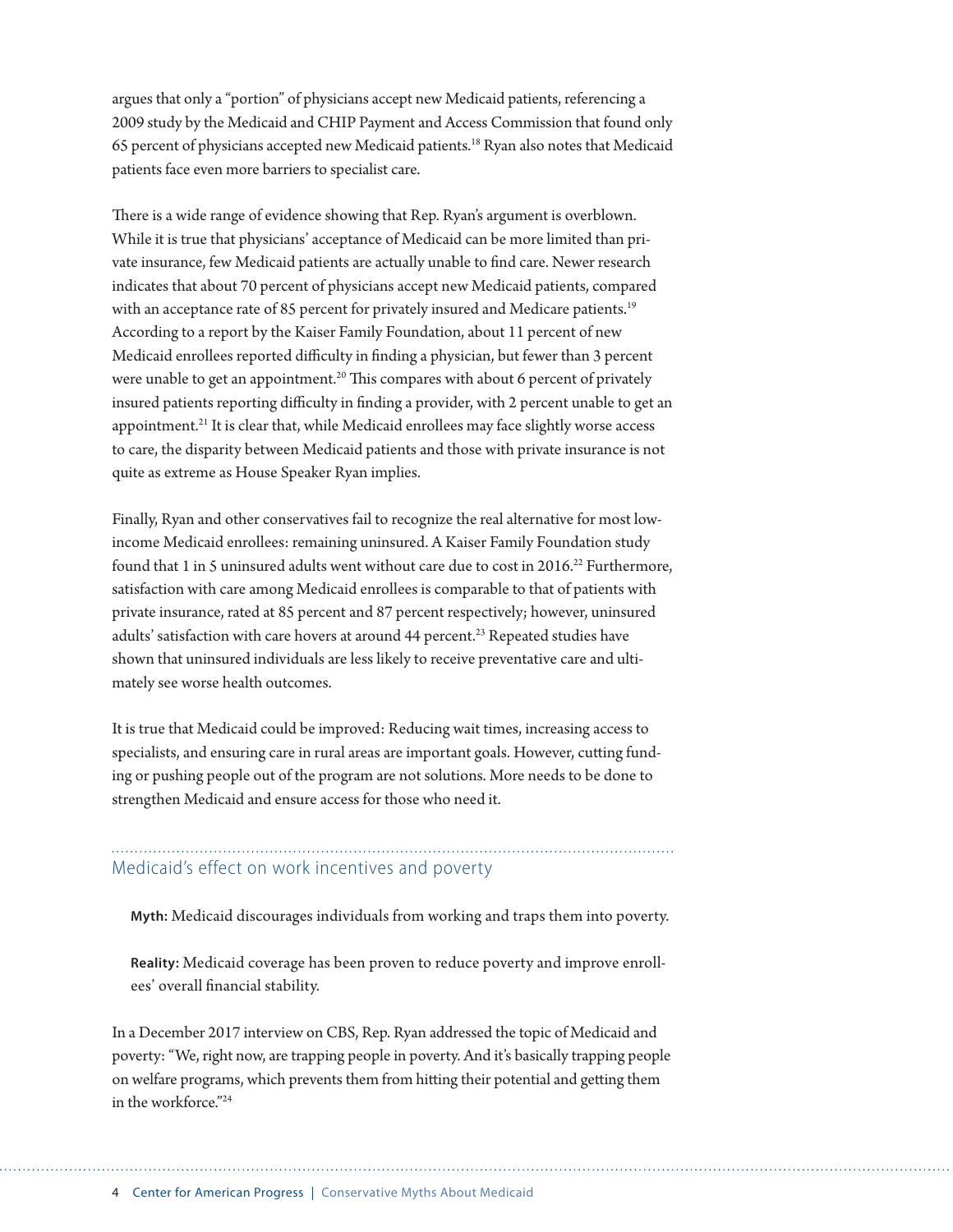This argument is blatantly false. In fact, there is extensive data suggesting that Medicaid coverage does the opposite. Rather than trap people in poverty, Medicaid coverage improves social mobility. A long-term study of low-income children enrolled in public insurance in the 1980s and 1990s found that they were more likely to complete high school and attend college than their peers.<sup>25</sup> Furthermore, another National Bureau of Economic Research study found a correlation between the amount of time that a child was enrolled in Medicaid, and income increases in adulthood—resulting in higher income tax contributions.26

Medicaid expansion under the ACA in particular has shown positive efects on poverty and economic mobility. According to the Center on Budget and Policy Priorities, the chances of accruing new medical debt was 20 percent less in states that opted to expand Medicaid.<sup>27</sup> Moreover, Medicaid expansion was associated with reductions in collection of nonmedical debt.<sup>28</sup> Historically, medical debt has been a barrier for low-income Americans, and access to Medicaid has become critical in improving their fnancial stability. More broadly, health insurance improves people's fnancial security and reduces poverty. An analysis published in *Health Afairs* found that in 2014 access to health insurance, including Medicaid coverage, directly contributed to cuting poverty by almost one-quarter.<sup>29</sup>

Despite this evidence, the Trump administration is continuing to promote policies based on these outdated stereotypes about Medicaid and work. In early January, the Centers for Medicare and Medicaid Services (CMS) announced that it would begin approving work requirements in Medicaid as part of state Medicaid waivers. Several states have already taken action to get Medicaid work requirements approved, and two states—Kentucky and Indiana—have already received federal approval.<sup>30</sup> CMS Administrator Seema Verma said in a recent statement: "Our policy guidance was in response to states that asked us for the fexibility they need to improve their programs and to help people in achieving greater well-being and self-sufficiency."<sup>31</sup> Not only does Verma conflate self-sufficiency with the ability to work, but she also masks the true intention of this policy change—reducing access to Medicaid.

The problem is that most nonelderly adults enrolled in Medicaid who are able to work already do; they just lack access to coverage through their employers. According to the Kaiser Family Foundation, nearly 8 in 10 nonelderly adults who do not receive Social Security disability benefts and who are covered by Medicaid come from working families, with the majority working themselves.<sup>32</sup> Many of the enrollees who do not work are caregivers; are in school; or are ill or have disabilities. A small portion of nonelderly Medicaid adults—about 7 percent—are not working due to an inability to find employment.<sup>33</sup> There is no evidence that work requirements serve benefciaries; however, the implementation of work requirements threatens access to Medicaid for millions of Americans.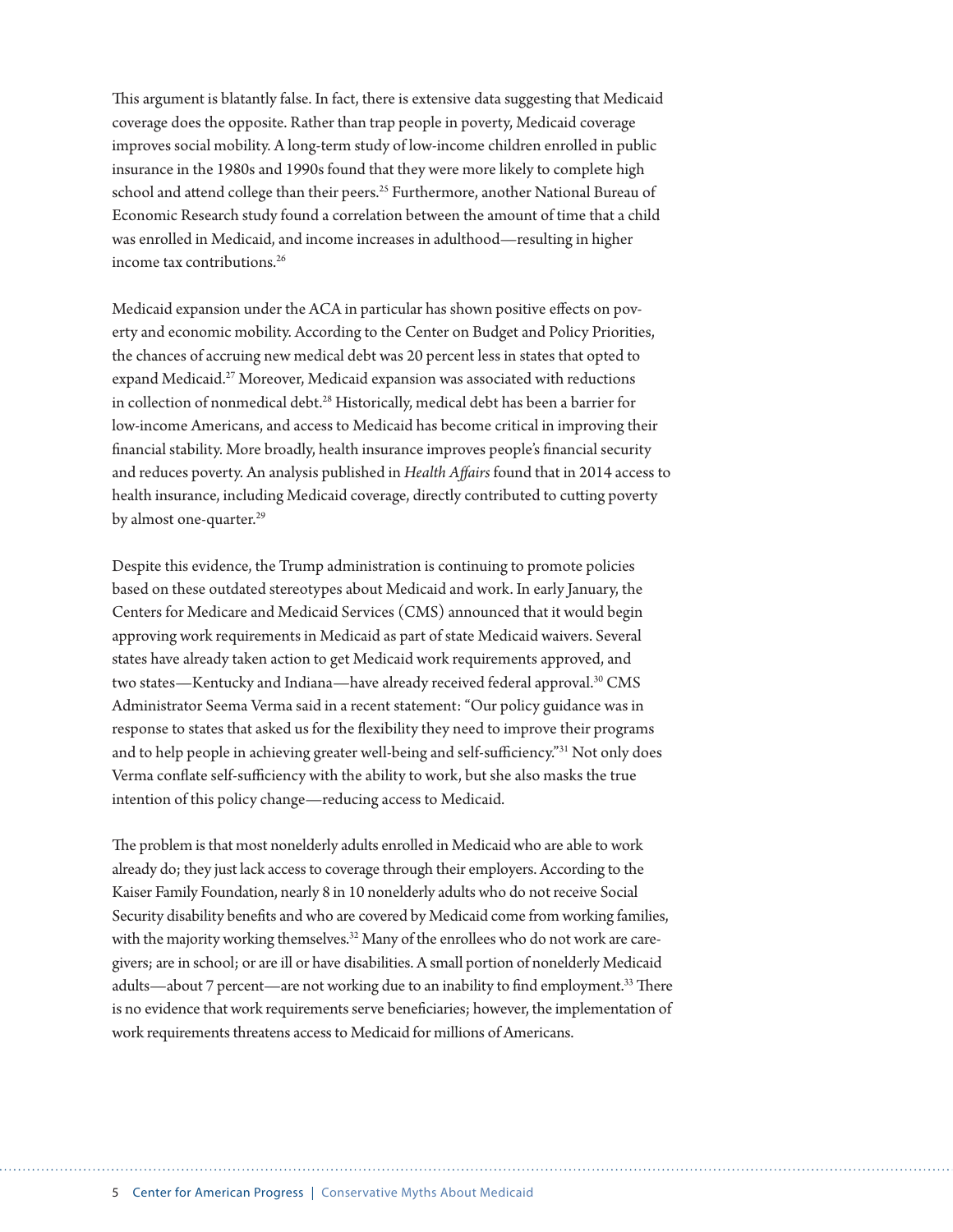#### State flexibility

**Myth:** Changing the funding structure of Medicaid to block grants or per capita caps would increase state fexibility and provide more certainty for state budgets.

**Reality:** Medicaid allows states to tailor their programs based on the needs of their residents, and eforts to change the funding structure translates to cuting benefts.

Conservative thinker Avik Roy shared his views on Medicaid fnancing in a 2017 op-ed: "The reason that Medicaid's health outcomes are so poor is because the outdated 1965 Medicaid law places a laundry list of constraints on states' ability to manage their Medicaid programs."<sup>34</sup> The remedy, according to many conservatives, involves changing the funding structure of Medicaid to per capita caps or block grants. In reality, this coded language of "choice" and "fexibility" is meant to disguise the fact that per capita caps or block grant proposals would dramatically cut federal Medicaid funding, forcing states to either make up the diference on their own or cut benefits or eligibility.<sup>35</sup>

The reality is that Medicaid is already an extremely flexible program. States can receive waivers from the federal government to tailor their Medicaid programs in unique ways subject to federal guidelines and consumer protections. In fact, several states used Medicaid's waiver authority to implement the ACA's Medicaid expansion in a more conservative fashion. For example, Arkansas expanded Medicaid using a private option, which allows eligible low-income individuals to purchase private insurance on the state's marketplace.36 When asked about the proposal to implement block grants for Medicaid, Louisiana Health Secretary Dr. Rebekah Gee said, "It's a really severe approach, and when they talk about flexibility, it's flexibility to cut services. We have tremendous flexibility now. We do not need more flexibility. We're very happy with the flexibility."<sup>37</sup>

State officials know that funding cuts result in less flexibility. Massachusetts Gov. Charlie Baker  $(R)$  said, "We are very concerned that a shift to block grants or per capita caps for Medicaid would remove fexibility from states as a result of reduced federal funding. States would most likely make decisions based mainly on fscal reasons rather than the health care needs of vulnerable populations and the stability of the insurance market."38 As Gov. Baker's quote suggests, the current funding structure gives states the fexibility to innovate in ways that actually improve health care access and outcomes. It also allows states to make adjustments for increased enrollment or higher health care costs, rather than forcing them to make cuts for financial reasons.<sup>39</sup>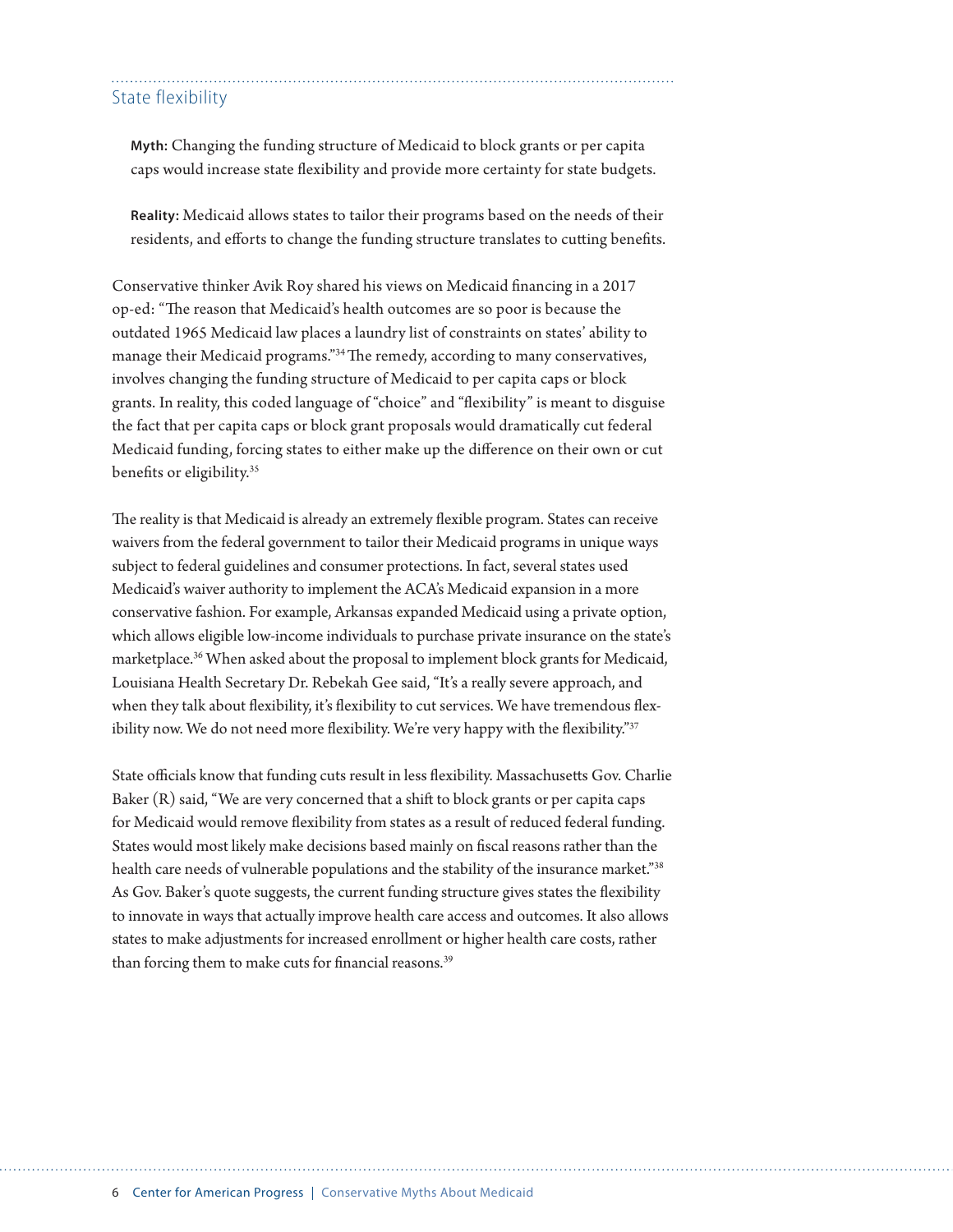# Conclusion

By relying on cherry-picked facts and misinterpreted data, conservatives push myths about Medicaid to justify their plans to cut this vital program. Last year's most recent atempt to repeal the ACA could have resulted in more than 32 million people losing insurance—including 19 million Medicaid enrollees.<sup>40</sup> If they succeed, Republican eforts to sabotage and slash funding for Medicaid succeed would result in devastating outcomes for low-income Americans and the country at large.

*Madeline Twomey is the special assistant for Health Policy at the Center for American Progress.*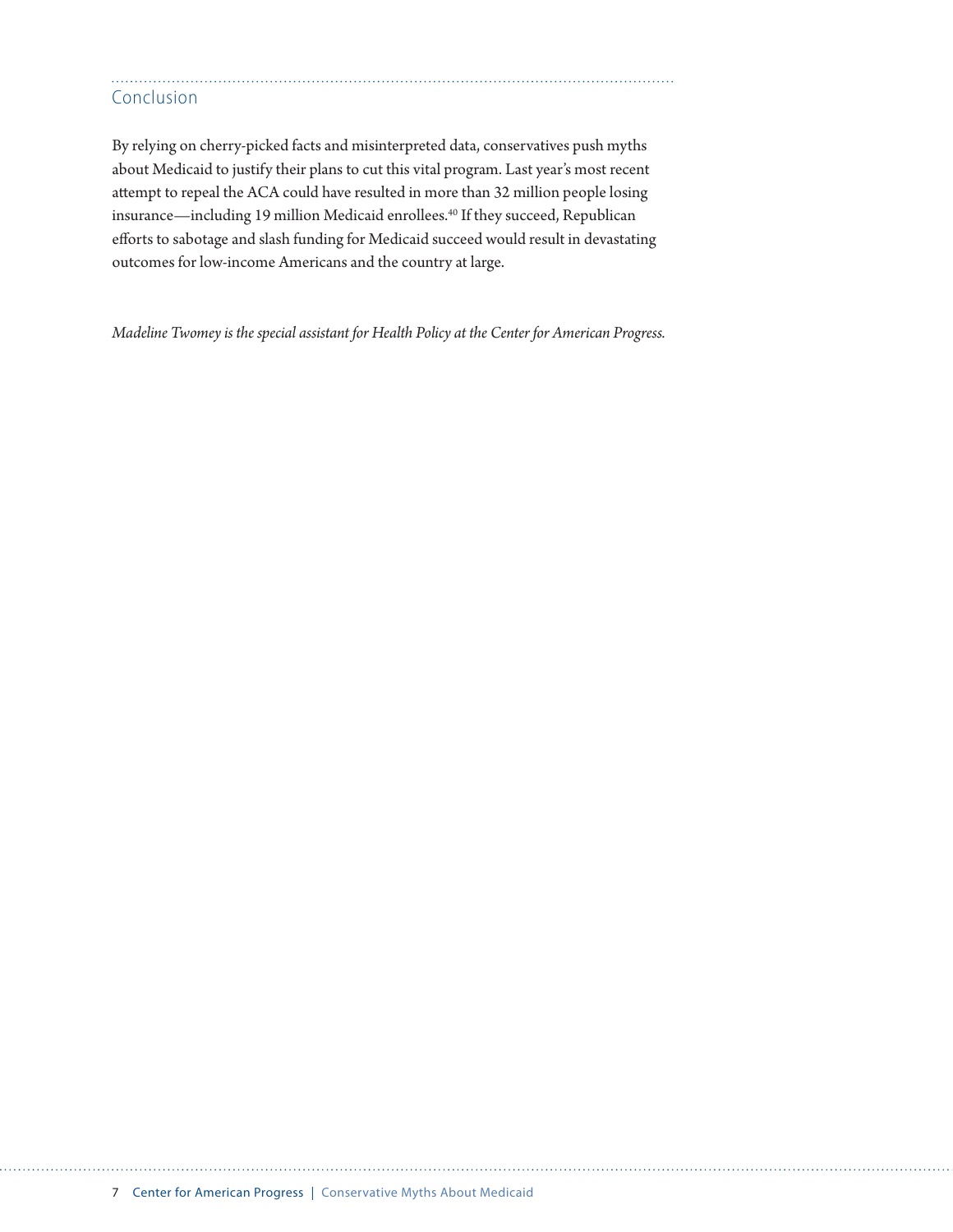#### Endnotes

- 1 The Henry J. Kaiser Family Foundation, "Key Facts about the Uninsured Population," September 19, 2017, available at https://www.kf[.org/uninsured/fact-sheet/key-facts-about](https://www.kff.org/uninsured/fact-sheet/key-facts-about-the-uninsured-population/)[the-uninsured-population/.](https://www.kff.org/uninsured/fact-sheet/key-facts-about-the-uninsured-population/)
- 2 The Henry J. Kaiser Family Foundation, "Medicaid Expansion Enrollment," available at https://www.kf[.org/health-reform/](https://www.kff.org/health-reform/state-indicator/medicaid-expansion-enrollment/) [state-indicator/medicaid-expansion-enrollment/](https://www.kff.org/health-reform/state-indicator/medicaid-expansion-enrollment/) (last accessed February 2018).
- 3 Committee for a Responsible Federal Budget, "Tax Cuts and Jobs Act Will Cost \$1.5 Trillion," November 2, 2017, available at [http://www.crfb.org/blogs/tax-cut-and-jobs-act-will-cost-](http://www.crfb.org/blogs/tax-cut-and-jobs-act-will-cost-15-trillion)[15-trillion](http://www.crfb.org/blogs/tax-cut-and-jobs-act-will-cost-15-trillion).
- 4 Katherine Baicker and others, "The Oregon Experiment Efects of Medicaid on Clinical Outcomes" *The New England Journal of Medicine* 368 (18) (2013): 1713–1722.
- 5 Austin Frakt, "The Oregon Medicaid study and cholesterol," The Incidental Economist, June 6, 2013, available at [http://](http://theincidentaleconomist.com/wordpress/the-oregon-medicaid-study-and-cholesterol/) [theincidentaleconomist.com/wordpress/the-oregon-medic](http://theincidentaleconomist.com/wordpress/the-oregon-medicaid-study-and-cholesterol/)[aid-study-and-cholesterol/](http://theincidentaleconomist.com/wordpress/the-oregon-medicaid-study-and-cholesterol/).
- 6 Julia Paradise, "Medicaid Moving Forward" (Menlo Park, CA: Henry J. Kaiser Family Foundation, 2015), available at https://www.kf[.org/health-reform/issue-brief/medicaid](https://www.kff.org/health-reform/issue-brief/medicaid-moving-forward/)[moving-forward/](https://www.kff.org/health-reform/issue-brief/medicaid-moving-forward/).
- 7 Maya Venkataramani, Craig Evan Pollack, Eric T. Roberts, "Spillover Efects of Adult Medicaid Expansions on Children's Use of Preventive Services," *American Academy of Pediatrics*  140 (6) (2017).
- 8 U.S. Senate Committee on Homeland Security and Governmental Afairs, "[Chairman Johnson Releases Report on How](https://www.hsgac.senate.gov/media/majority-media/chairman-johnson-releases-report-on-how-medicaid-has-helped-to-fuel-the-opioid-epidemic-)  [Medicaid Has Helped to Fuel the Opioid Epidemic," Press](https://www.hsgac.senate.gov/media/majority-media/chairman-johnson-releases-report-on-how-medicaid-has-helped-to-fuel-the-opioid-epidemic-)  [release, January 17, 2018, available at https://www.hsgac.](https://www.hsgac.senate.gov/media/majority-media/chairman-johnson-releases-report-on-how-medicaid-has-helped-to-fuel-the-opioid-epidemic-) [senate.gov/media/majority-media/chairman-johnson](https://www.hsgac.senate.gov/media/majority-media/chairman-johnson-releases-report-on-how-medicaid-has-helped-to-fuel-the-opioid-epidemic-)[releases-report-on-how-medicaid-has-helped-to-fuel-the](https://www.hsgac.senate.gov/media/majority-media/chairman-johnson-releases-report-on-how-medicaid-has-helped-to-fuel-the-opioid-epidemic-)[opioid-epidemic-.](https://www.hsgac.senate.gov/media/majority-media/chairman-johnson-releases-report-on-how-medicaid-has-helped-to-fuel-the-opioid-epidemic-)
- 9 Centers for Disease Control and Prevention, "Prescription painkiller overdoses at epidemic levels," Press release, November 1, 2011, available at [https://www.cdc.gov/media/](https://www.cdc.gov/media/releases/2011/p1101_flu_pain_killer_overdose.html) releases/2011/p1101\_f[u\\_pain\\_killer\\_overdose.html](https://www.cdc.gov/media/releases/2011/p1101_flu_pain_killer_overdose.html).
- 10 Amanda Michelle Gomez, "Ron Johnson uses altered data to blame opioid crisis on Medicaid," ThinkProgress, January 17, 2018, available at [https://thinkprogress.org/misleading](https://thinkprogress.org/misleading-data-opioid-crisis-medicaid-e34e3f354b8e/)[data-opioid-crisis-medicaid-e34e3f354b8e/](https://thinkprogress.org/misleading-data-opioid-crisis-medicaid-e34e3f354b8e/).
- 11 U.S. Government Accountability Office, "Medicaid Expansion: Behavioral Health Treatment Use in Selected States in 2014" (2017), available at [https://www.gao.gov/products/](https://www.gao.gov/products/GAO-17-529) [GAO-17-529](https://www.gao.gov/products/GAO-17-529).
- 12 Ibid.
- 13 Amy N. Finkelstein and others, "Effect of Medicaid Coverage on ED Use — Further Evidence from Oregon's Experiment," *The New England Journal of Medicine* 375 (16) (2016): 1505–1507.
- 14 Benjamin D. Sommers, Robert J. Blendon, E. John Orav, "Both The 'Private Option' And Traditional Medicaid Expansions Improved Access To Care For Low-Income Adults," *Health A*f*airs* 35 (1) (2016): 96–105.
- 15 Eili Y. Klein and others, "The Efect of Medicaid Expansion on Utilization in Maryland Emergency Departments," *Annals of Emergency Medicine* 70 (5) (2017): 607–614.
- 16 Ibid.
- 17 House Republican Conference, "A Better Way: Our Vision for a Confdent America: Health Care" (2016), available at [http://abetterway.speaker.gov/\\_assets/pdf/ABetterWay-](http://abetterway.speaker.gov/_assets/pdf/ABetterWay-HealthCare-PolicyPaper.pdf)[HealthCare-PolicyPaper.pdf.](http://abetterway.speaker.gov/_assets/pdf/ABetterWay-HealthCare-PolicyPaper.pdf)
- 18 Ibid.
- 19 Esther Hing, Sandra L. Decker, and Eric Jamoom, "Acceptance of New Patients With Public and Private Insurance by Office-based Physicians: United States, 2013" (Atlanta: Centers for Disease Control and Prevention, 2015), available at [https://www.cdc.gov/nchs/products/databriefs/db195.](https://www.cdc.gov/nchs/products/databriefs/db195.htm) [htm](https://www.cdc.gov/nchs/products/databriefs/db195.htm).
- 20 Julia Paradise "Data Note: Three Findings about Access to Care and Health Outcomes in Medicaid" (Menlo Park, CA: Henry J. Kaiser Family Foundation, 2017), available at https://www.kf[.org/medicaid/issue-brief/data-note-three](https://www.kff.org/medicaid/issue-brief/data-note-three-findings-about-access-to-care-and-health-outcomes-in-medicaid/)f[ndings-about-access-to-care-and-health-outcomes-in](https://www.kff.org/medicaid/issue-brief/data-note-three-findings-about-access-to-care-and-health-outcomes-in-medicaid/)[medicaid/.](https://www.kff.org/medicaid/issue-brief/data-note-three-findings-about-access-to-care-and-health-outcomes-in-medicaid/)

21 Ibid.

- 22 Henry J. Kaiser Family Foundation, "Key Facts About the Uninsured Population."
- 23 Julia Paradise, "10 Things to Know about Medicaid: Setting the Facts Straight," (Menlo Park, CA: Kaiser Family Foundation, 2017), available at https://www.kf[.org/medicaid/](https://www.kff.org/medicaid/issue-brief/10-things-to-know-about-medicaid-setting-the-facts-straight/?utm_campaign=KFF-2018-Medicaid&utm_content=65473143&utm_medium=social&utm_source=twitter) [issue-brief/10-things-to-know-about-medicaid-setting-the](https://www.kff.org/medicaid/issue-brief/10-things-to-know-about-medicaid-setting-the-facts-straight/?utm_campaign=KFF-2018-Medicaid&utm_content=65473143&utm_medium=social&utm_source=twitter)[facts-straight/?.](https://www.kff.org/medicaid/issue-brief/10-things-to-know-about-medicaid-setting-the-facts-straight/?utm_campaign=KFF-2018-Medicaid&utm_content=65473143&utm_medium=social&utm_source=twitter)
- 24 Seung Min Kim And Rachael Bade, "It's Ryan vs. McConnel on entitlement reform," *Politico*, December 27, 2017, available at [https://www.politico.com/story/2017/12/27/](https://www.politico.com/story/2017/12/27/ryan-mcconnell-congress-entitlements-medicare-social-security-314766) [ryan-mcconnell-congress-entitlements-medicare-social](https://www.politico.com/story/2017/12/27/ryan-mcconnell-congress-entitlements-medicare-social-security-314766)[security-314766](https://www.politico.com/story/2017/12/27/ryan-mcconnell-congress-entitlements-medicare-social-security-314766).
- 25 Dhaval Dave and others, "The Efect of Medicaid Expansions in the Late 1980s and Early 1990s on the Labor Supply of Pregnant Women." Working Paper 19161 (National Bureau of Economic Research, 2015).
- 26 Linda Gorman, "Childhood Medicaid Coverage Improves Adult Earning and Health," available at [http://www.nber.org/](http://www.nber.org/digest/may15/w20929.html) [digest/may15/w20929.html](http://www.nber.org/digest/may15/w20929.html) (last accessed February 2018).
- 27 Jesse Cross-Call, "More Evidence Medicaid Expansion Boosts Health, Well-Being," Center on Budget and Policy Priorities, January 8, 2018, available at [https://www.cbpp.org/blog/](https://www.cbpp.org/blog/more-evidence-medicaid-expansion-boosts-health-well-being) [more-evidence-medicaid-expansion-boosts-health-well](https://www.cbpp.org/blog/more-evidence-medicaid-expansion-boosts-health-well-being)[being.](https://www.cbpp.org/blog/more-evidence-medicaid-expansion-boosts-health-well-being)

28 Ibid.

- 29 Dahlia K. Remler, Sanders D. Korenman, and Rosemary T. Hyson, "Estimating the Efects of Health Insurance and Other Social Programs on Poverty Under the Affordable Care Act," Health Afairs 36 (10) (2017): 1828–1837.
- 30 Amy Goldstein, "Indiana wins federal permission to adopt Medicaid work requirements," *The Washington Post*, February 2, 2018, available at [https://www.washingtonpost.com/](https://www.washingtonpost.com/national/health-science/indiana-wins-federal-permission-to-adopt-medicaid-work-requirements/2018/02/02/f681ccae-02cf-11e8-8acf-ad2991367d9d_story.html) [national/health-science/indiana-wins-federal-permission](https://www.washingtonpost.com/national/health-science/indiana-wins-federal-permission-to-adopt-medicaid-work-requirements/2018/02/02/f681ccae-02cf-11e8-8acf-ad2991367d9d_story.html)[to-adopt-medicaid-work-requirements/2018/02/02/](https://www.washingtonpost.com/national/health-science/indiana-wins-federal-permission-to-adopt-medicaid-work-requirements/2018/02/02/f681ccae-02cf-11e8-8acf-ad2991367d9d_story.html) [f681ccae-02cf-11e8-8acf-ad2991367d9d\\_story.html](https://www.washingtonpost.com/national/health-science/indiana-wins-federal-permission-to-adopt-medicaid-work-requirements/2018/02/02/f681ccae-02cf-11e8-8acf-ad2991367d9d_story.html).
- 31 Centers for Medicare and Medicaid Services, "CMS announces new policy guidance for states to test community engagement for able-bodied adults," Press release, January 11, 2018, available at [https://www.cms.gov/Newsroom/](https://www.cms.gov/Newsroom/MediaReleaseDatabase/Press-releases/2018-Press-releases-items/2018-01-11.html) [MediaReleaseDatabase/Press-releases/2018-Press-releases](https://www.cms.gov/Newsroom/MediaReleaseDatabase/Press-releases/2018-Press-releases-items/2018-01-11.html)[items/2018-01-11.html](https://www.cms.gov/Newsroom/MediaReleaseDatabase/Press-releases/2018-Press-releases-items/2018-01-11.html).
- 32 Rachel Garfeld, Robin Rudowitz, and Anthony Damico, "Understanding the Intersection of Medicaid and Work" (Menlo Park, CA: Henry J. Kaiser Family Foundation, 2017), available at https://www.kf[.org/medicaid/issue-brief/understanding](https://www.kff.org/medicaid/issue-brief/understanding-the-intersection-of-medicaid-and-work/)[the-intersection-of-medicaid-and-work/](https://www.kff.org/medicaid/issue-brief/understanding-the-intersection-of-medicaid-and-work/).
- 33 MaryBeth Musumeci, Rachel Garfeld, and Robin Rudowitz, "Medicaid and Work Requirements: New Guidance, State Waiver Details and Key Issues," (Menlo Park, CA: Henry J. Kaiser Family Foundation, 2018), available at [https://www.](https://www.kff.org/medicaid/issue-brief/medicaid-and-work-requirements-new-guidance-state-waiver-details-and-key-issues/) kf[.org/medicaid/issue-brief/medicaid-and-work-require](https://www.kff.org/medicaid/issue-brief/medicaid-and-work-requirements-new-guidance-state-waiver-details-and-key-issues/)[ments-new-guidance-state-waiver-details-and-key-issues/.](https://www.kff.org/medicaid/issue-brief/medicaid-and-work-requirements-new-guidance-state-waiver-details-and-key-issues/)